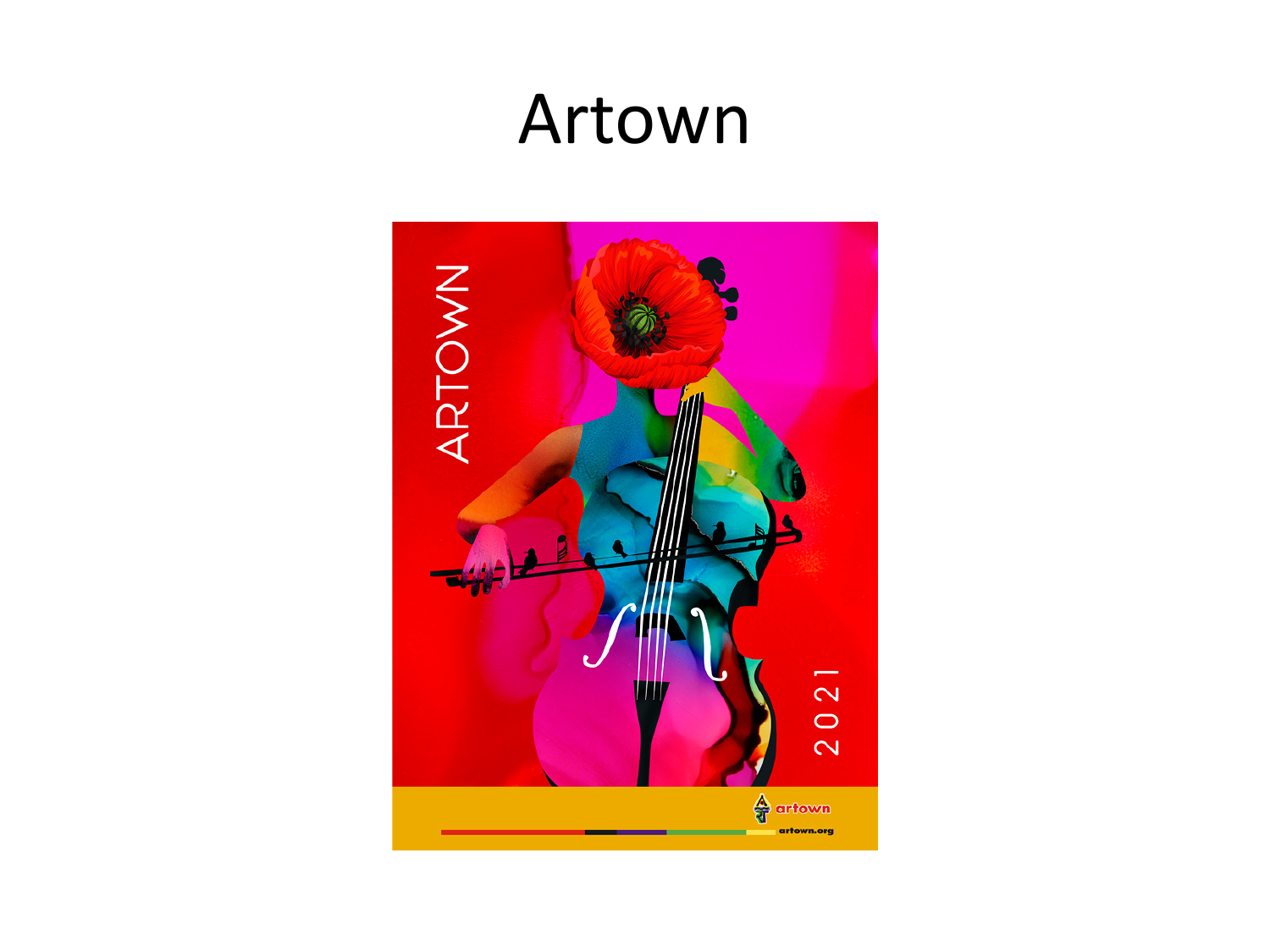## Washoe County's Rancho San Rafael Regional Park

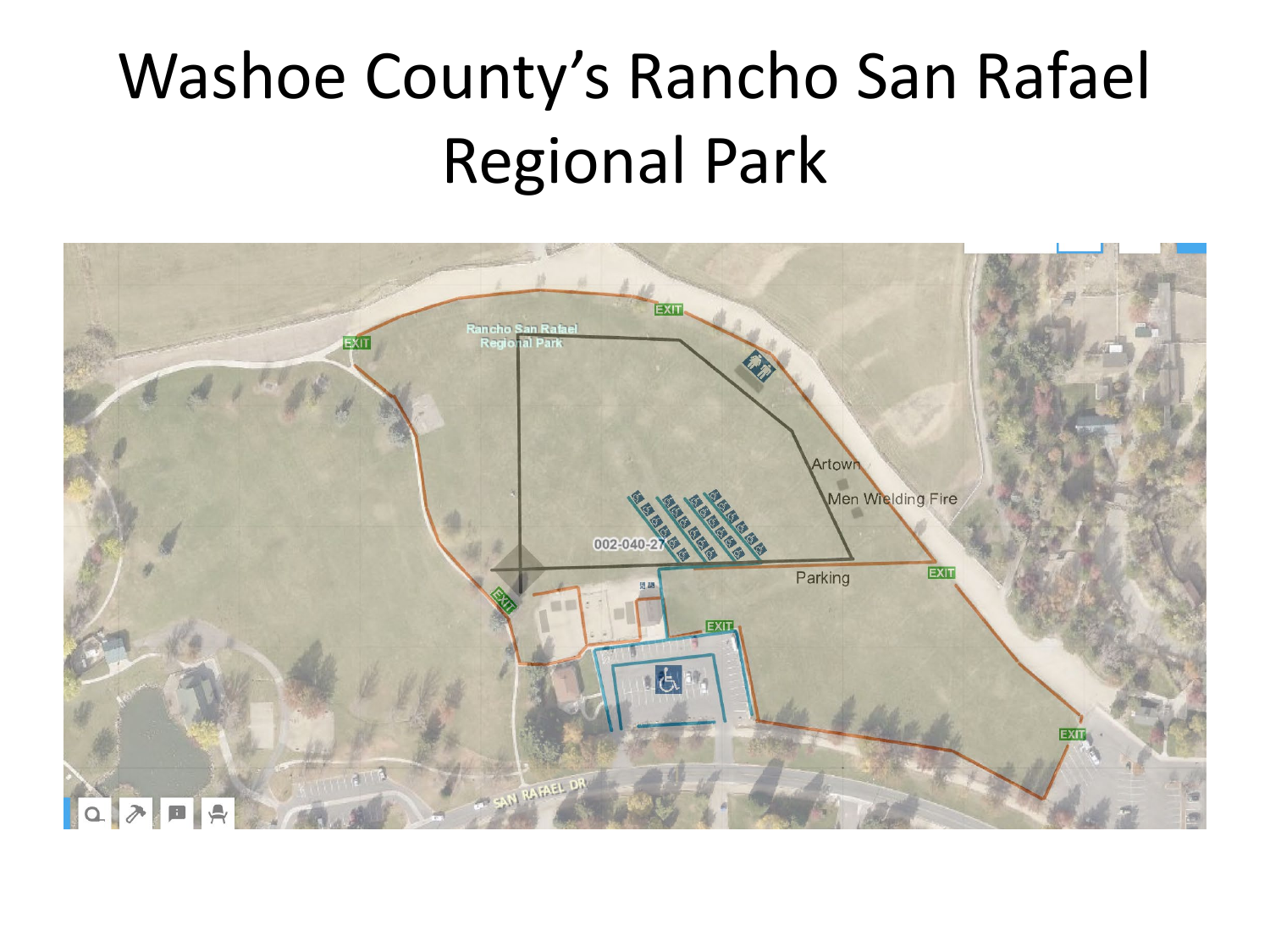#### Venue Seating

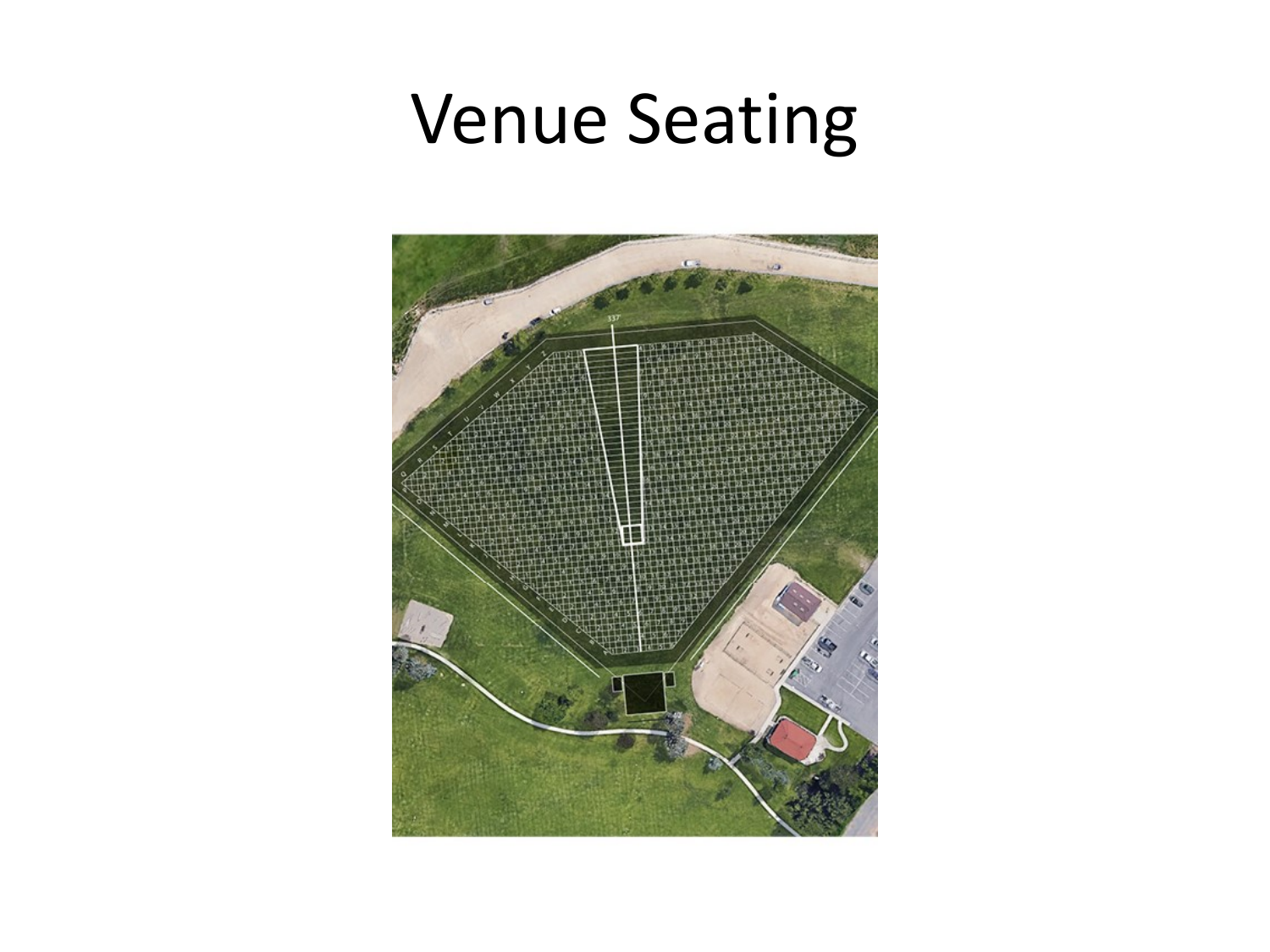## Our Plan to Keep Audiences and Artists Safe

- 500 socially distanced seating 6' X 6' pods and all being 6' apart from other pods on all sides, which can accommodate up to four people each. These pods will be clearly defined in a way which will not negatively impact the field or the watering thereof
- The venue will be fully secured and fully fenced within the park
- We have secured appropriate lighting from Granite Construction to light up the exits and parking areas after each performance
- A 40' X 40' stage will be brought in and installed for the entire month of July
- State of the arts Stage lights and sounds will be installed which includes a large LED video wall upstage which will increase visibility and enhance the experience
- Executive portable restrooms with hot/cold hand washing sinks will be available as will numerous hand sanitizing stations
- One trailer parked behind the stage will serve as the artist greenroom and the company which services the portable restrooms will also clean the greenroom restroom daily
- There is sufficient parking for the attendees in the park. There will also be a bicycle valet at select performances for those who wish to cycle to the event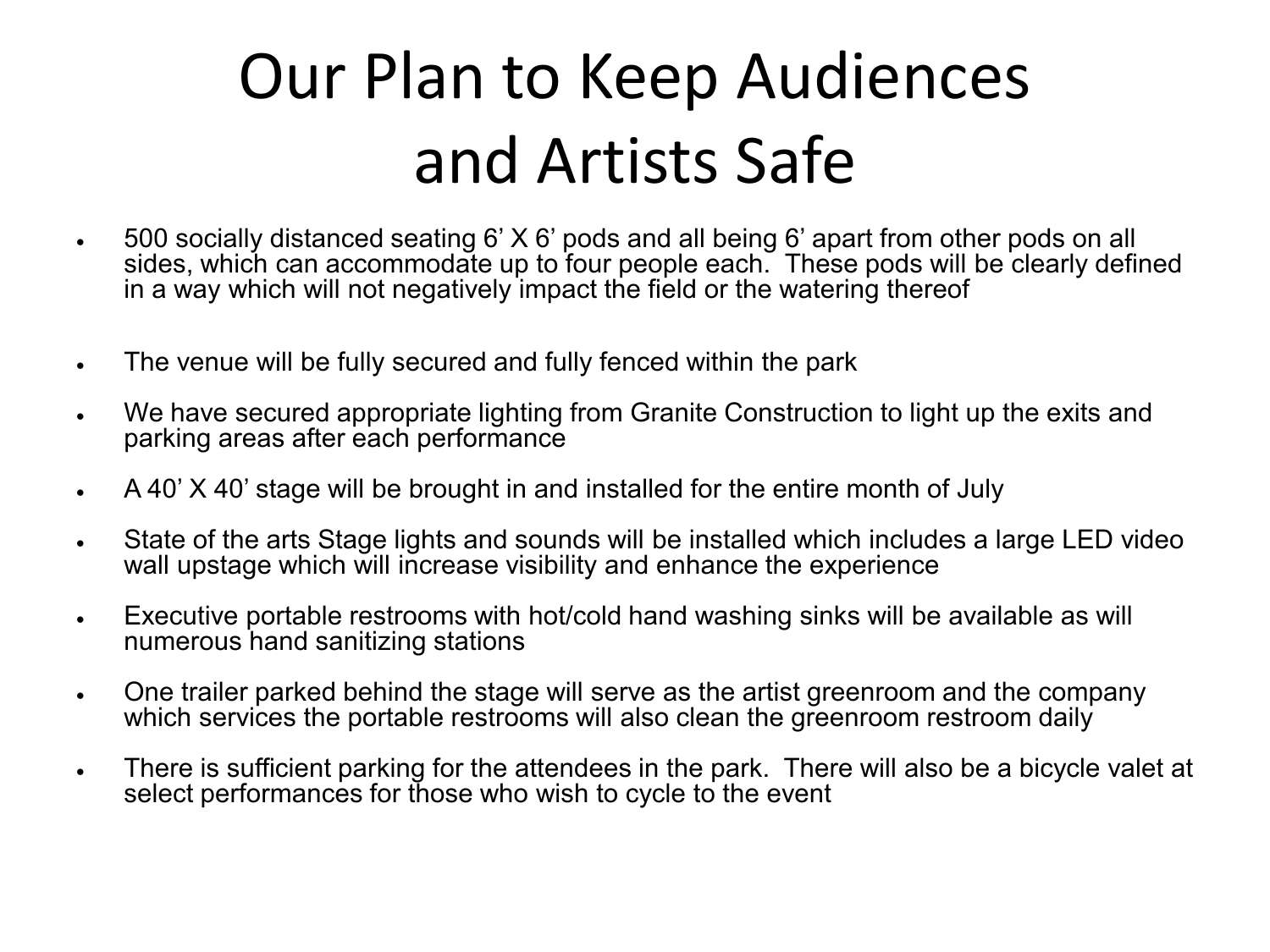- Professional security will be contracted to monitor inside and outside the venue, to facilitate parking and bathroom queues. There will be security 24 hours to guard tech equipment
- Artown is working closely with RTC to arrange transportation to ensure public access to the venue
- We will not sell any food to avoid unnecessary gatherings of attendees. We will partner with local restaurants to sell 'grab and go' picnics. Alcohol may be brought into the venue but not glass will be permitted.
- We will sell water, beer and wine which will be sold and monitored by Men Wielding Fire
- There will be no intermissions. The events will conclude by 9:30p.m.
- Artown will inform all the neighbors of the activity throughout the month
- All events that are typically admission free will have a nominal charge of \$15 per 4-person pod. Free events sometimes create chaos as attendees scramble to secure their seats or places on the lawns. This admission fee will help us maintain order and calm and ensure the safety of our patrons. Our headline events will have pod prices that are in two tiers and higher in price.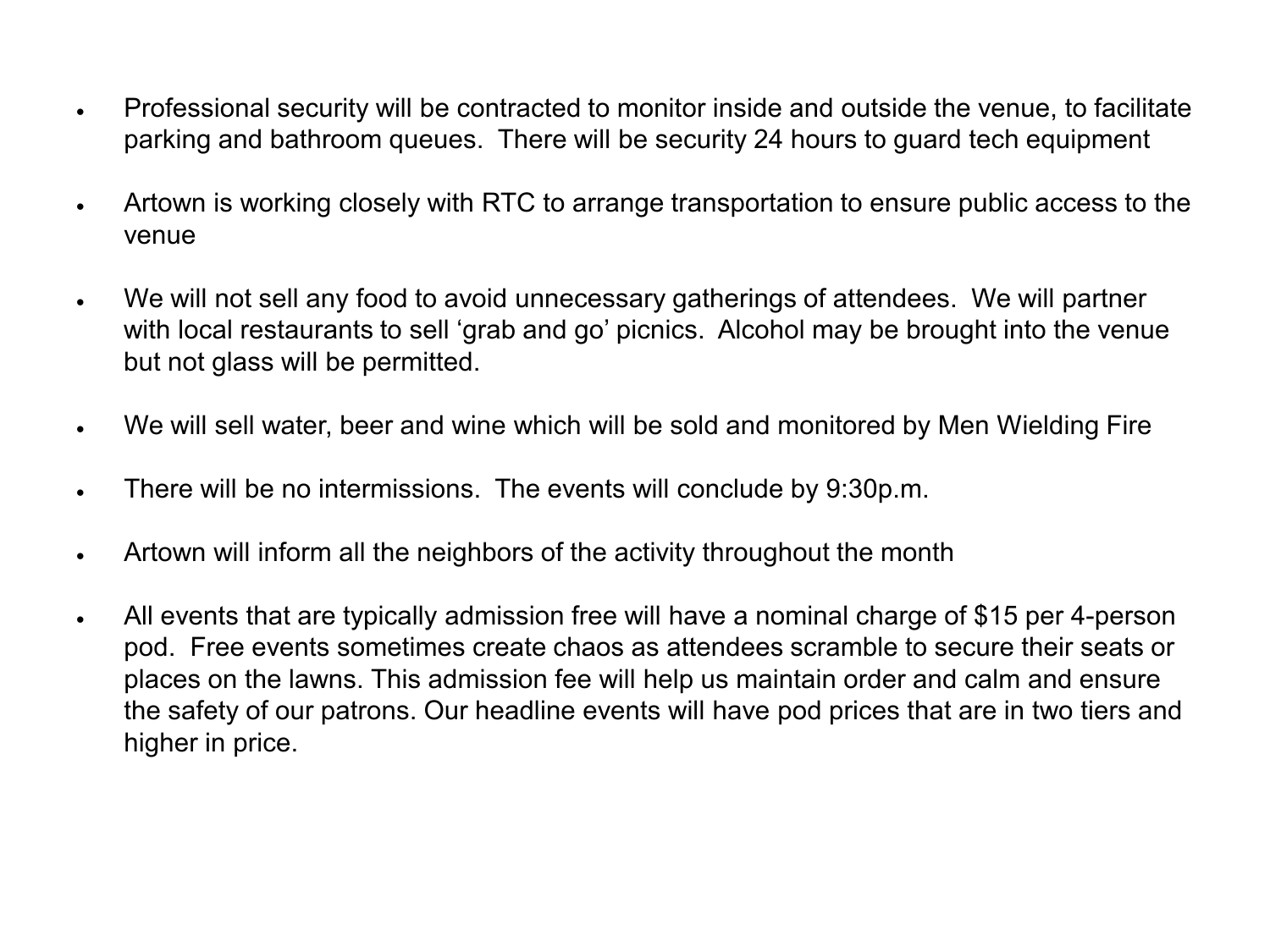#### Calendar of Events

**Sunday Monday Tuesday Wednesday Thursday Friday Saturday 1 2 3 Opening Night Hot Sardines (\$15) Friday Night Series Note-ables + Eric Anderson (\$15) July Fourth with the Reno Phil (Tix at renophil.com) 4 5 6 7 8 9 10 July Fourth with the Reno Phil (Tix at renophil.com) Monday Night Music Series Davina and the Vagabonds (\$15) Dark Night Cultural Connections Mariachi Acero de Las Vegas (\$15) \* Headliner Series Croce Plays Croce (\$90 & \$50) Friday Night Series The Sextones (\$15) Pops on the River Reno Phil (Tix at renophil.com) 11 12 13 14 15 16 17 Midtown Concert Series Ensemble Mik Nawooj (\$15) Monday Night Music Series Time for 3 (\$15) Dark Night Cultural Connections Pamyua (\$15) \* Headliner Series Kronos Quartet (\$120 & \$60) Friday Night Series Gospel Fest 2021 (\$15) Sierra Nevada Ballet Presents Giselle (Tix at artown.org) 18 19 20 21 22 23 24 Midtown Concert Series Pimps of Joytime (\$15) Monday Night Music Series Landau Eugene Murphy Jr. (\$15) Dark Night Cultural Connections American Patchwork Quartet (\$15) \* Headliner Series Keb'Mo' (\$100 & \$60) Friday Night Series Huckleberry Road (\$15) Northern Nevada Pride (Tix at artown.org) 25 26 27 28 29 30 31 Midtown Concert Series Tim Snider (\$15) Monday Night Music Series Paa Kow (\$15) \* Headliner Series Jake Shimabukuro (100 & \$60) Cultural Connections Cha Wa (\$15) \* Headliner Series Shelea (\$90 & \$50) Friday Night Series Whitney Myer (\$15) Closing Night Buffy Sainte-Marie (\$15)**

**Jul-21**